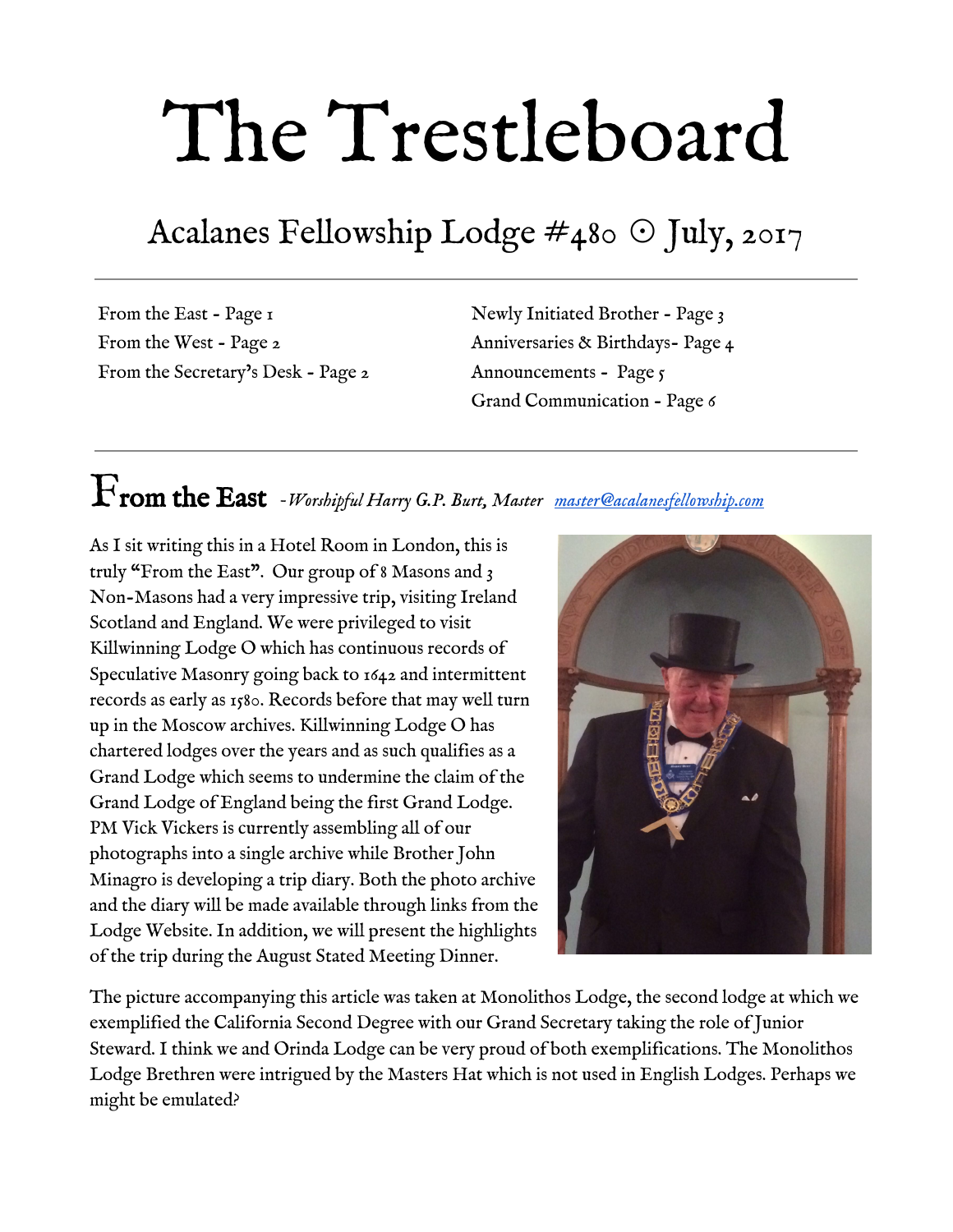It is a sign of the current strength of our Lodge that while five of us were in the UK the Lodge was also able to Initiate Bother Jason Harding. Welcome Brother Harding. I am sure you will absorb and make good use of the lessons of Masonry.

In my absence our Senior Deacon has led the work on our [third annual Luau](https://www.eventbrite.com/e/july-2017-stated-meeting-dinner-and-luau-registration-33672027942?ref=ecal) to be held on July 11 in conjunction with the July Stated Meeting which is moved from July 4 to July 11 at 5 pm. Finally, note we shall be <u>visiting Mendocino Lodge on August 19</u> for the Past Masters Visitation when Brother Leon Zhao will be passed to Fellow Craft. We are planning a Barbeque at the Tunzi Ranch in Comptche, where camping will also be available.

# From the West *Michael Roberts, PM, Senior Warden [srwarden@acalanesfellowship.com](mailto:srwarden@acalanesfellowship.com)*



I would like to express my gratitude to all the officers of Acalanes Fellowship lodge who participated in the excellent initiation of our Brother Harding on Tuesday June 27th. It was a very enjoyable degree and it was an honor to be a part of his Degree team that evening. A special thank you goes out to Orinda Lodge which loaned us their Jewels, aprons and rods for our degree. I'm busy putting the finishing touches on Worshipful Otis Simonsen's upcoming Hiram Award ceremony coming up on Saturday August 12th. The ceremony will be held in our lodge room at 4:30 PM with a catered dinner to follow. A formal invitation will be coming out shortly.

I would like to take this opportunity to request that if any Brother is interested in becoming a lodge Officer OR serve on a committee to please contact me via phone, email or in person. There is always a need for future officers and committee members. I look forward to seeing you all at our annual Luau on Tuesday July 11th. Aloha!

# From the Secretary's Desk *-Fred Lezak, Secretary [secretary@acalanesfellowship.com](mailto:secretary@acalanesfellowship.com)*

OK, so the SF Giants have gotten off to a rough start. There is still some great baseball to come. And that means the Masons4Mitts program is back. Last year California Masons raised over \$80,000 for the Junior Giant program. For a mere twenty bucks you can buy an underprivileged young boy or girl a baseball mitt so they can play this great game in the Junior Giant program. You can give me cash or a check or you can go to  $M$ asons $_4$ Mitts.org. Be sure that you donate through Acalanes Fellowship Lodge or let me know that you donated so I can make sure that the Lodge gets credit.

We are also getting a group together to go to the September 11th game with the L. A. Dodgers. If you are interested, please let me know either on the Lodge app. Or to me directly at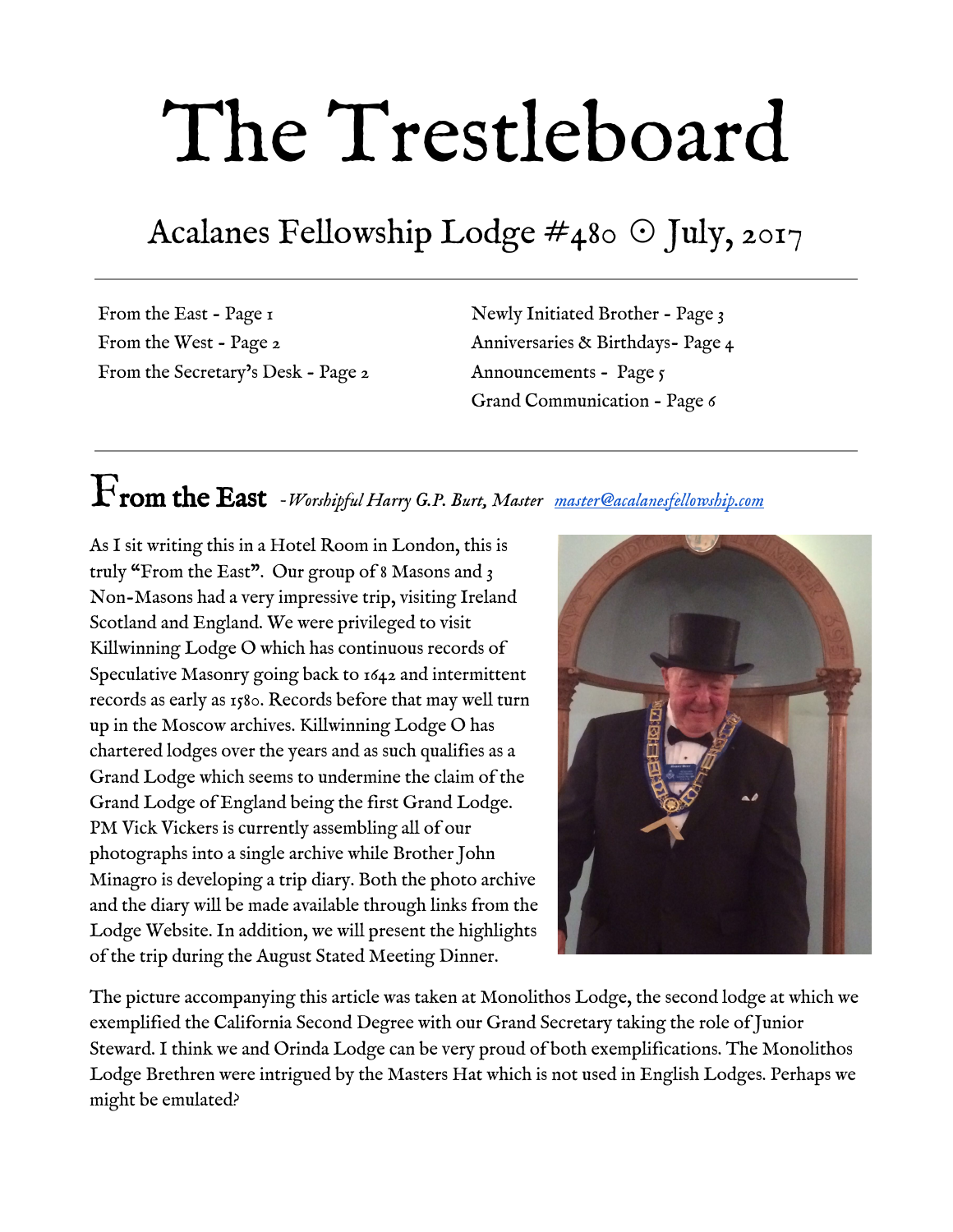#### [Lezak1000@gmail.com](mailto:Lezak1000@gmail.com)

As always, you are invited to attend our stated meeting dinner and meeting on the first Tuesday of any month. The feeling of brotherly love and good fun continues to abound. Our ritual work is solid and getting better. This is the time for you to return to lodge if you haven't been for a while. Don't feel embarrassed or shy. We want you back and I can guarantee you will be welcomed. You will thank yourself for attending. If you need a ride, please call me at (925) 360-4328.

## Congratulations to our newest brother!



Jason Harding - Initiated June 27, 2017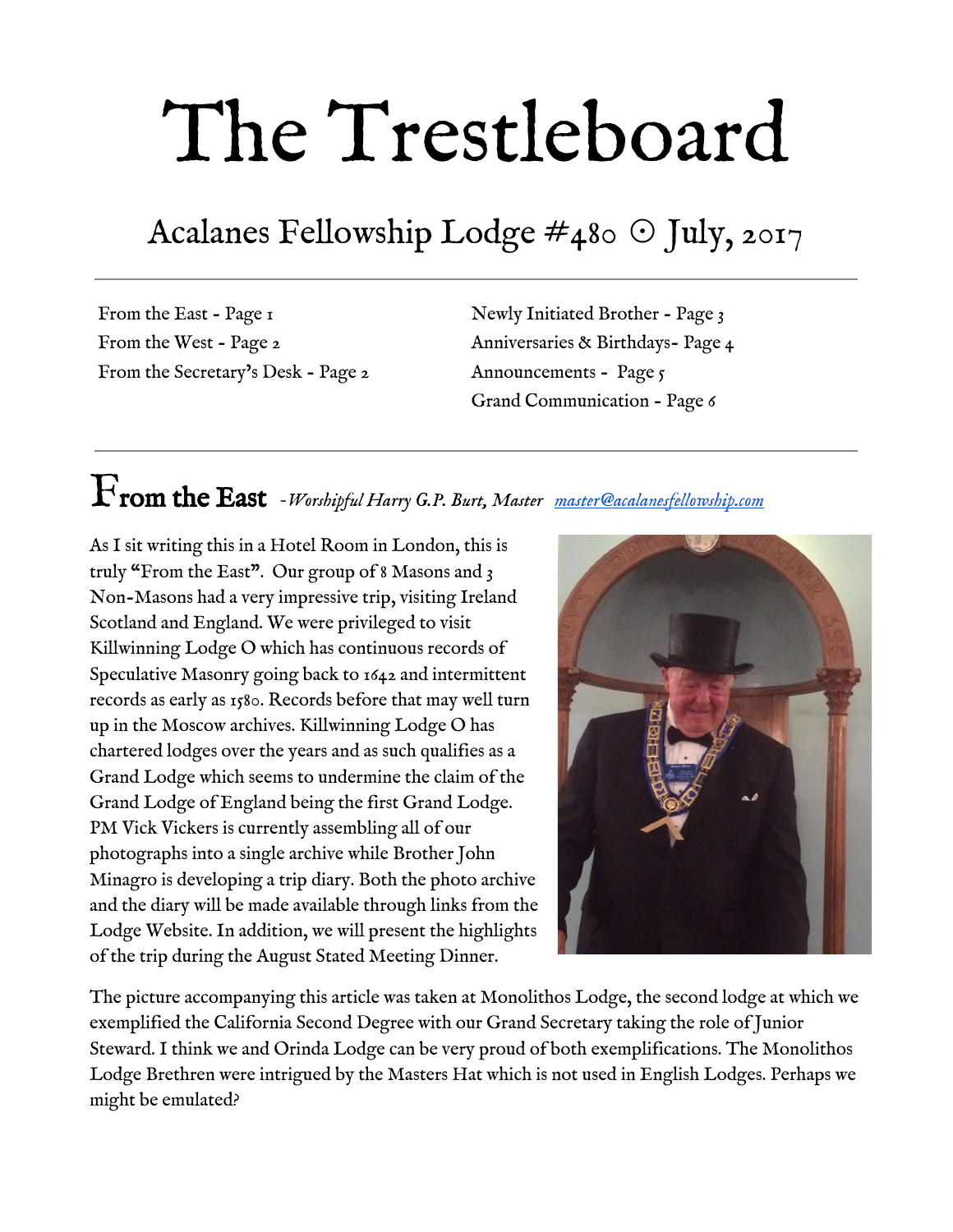

### 3rd Degree Anniversaries

Years a MM

Name Raised



Birthdays

Please join us in wishing our brethren very happy birthdays this month.

| Russell J. Chapman      | July 2          |
|-------------------------|-----------------|
| Christopher M. Urani    | July 2          |
| John P. Minagro         | $\int$ uly 3    |
| Scott E. Carter         | $\int$ uly 7    |
| Donald R. Hansen, PM    | July 8          |
| Charles R. Tolerton, PM | July 8          |
| Gary A. Yanes, PM       | $\int$ uly 10   |
| Michael P. Kenny        | $\lceil$ uly 13 |
| Thomas C. Thompson      | $\lceil$ uly 13 |
| Walter J. Moser         | July 14         |
| Richard N. Young        | July 21         |
| Paul J. Crawford        | $\lceil$ uly 26 |
| William J. Haynes       | $\lceil$ uly 31 |
|                         |                 |

| Eldon G. Keefer    | 7/31/1946                        | 7 <sup>I</sup> |
|--------------------|----------------------------------|----------------|
|                    | <b>SECTION II</b><br><b>Call</b> |                |
|                    |                                  | in 1           |
| <b>BIRTHDE HAT</b> |                                  |                |
|                    |                                  |                |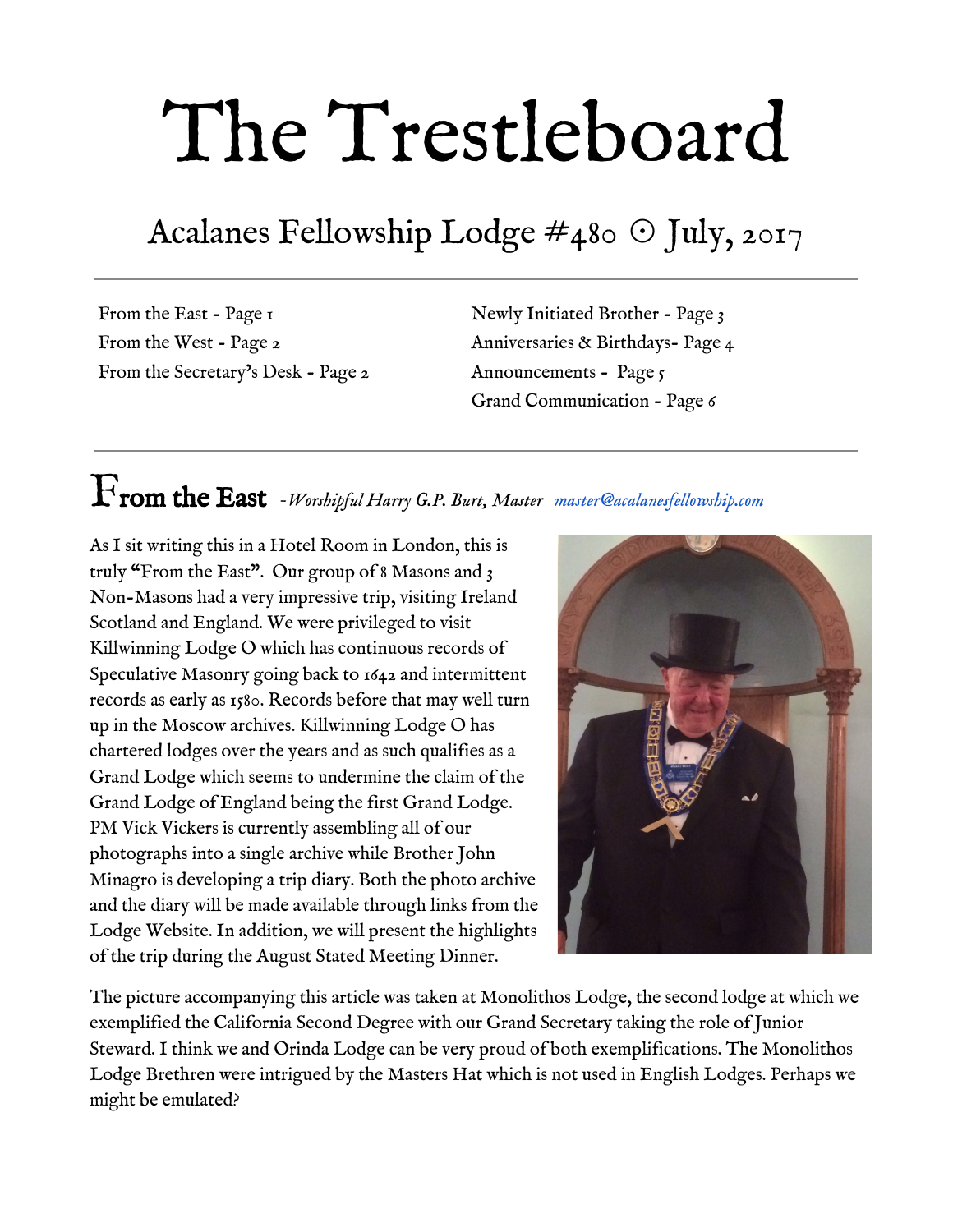#### July Stated Meeting and Luau *July 11, 5:00pm*



It's time for our annual Luau! Put on your ugliest Hawaiian shirt, and get ready to hula the night away. Guests encouraged!

Menu: Hawaiian Grilled Chicken, Kalua Pork, Steamed Rice, Macaroni Salad, Hawaiian Rolls and Butter

Alternatively, you may email [rsvp@acalanes.org](mailto:rsvp@acalanes.org) or call (925) 284-7815 to register.



*Come help our excellent Past MastersTeam* 

*Pass to the Degree of Fellow Craft* 

*Leon Zhao* 

*Saturday, August 19 2:00 pm Mendocino Masonic Lodge*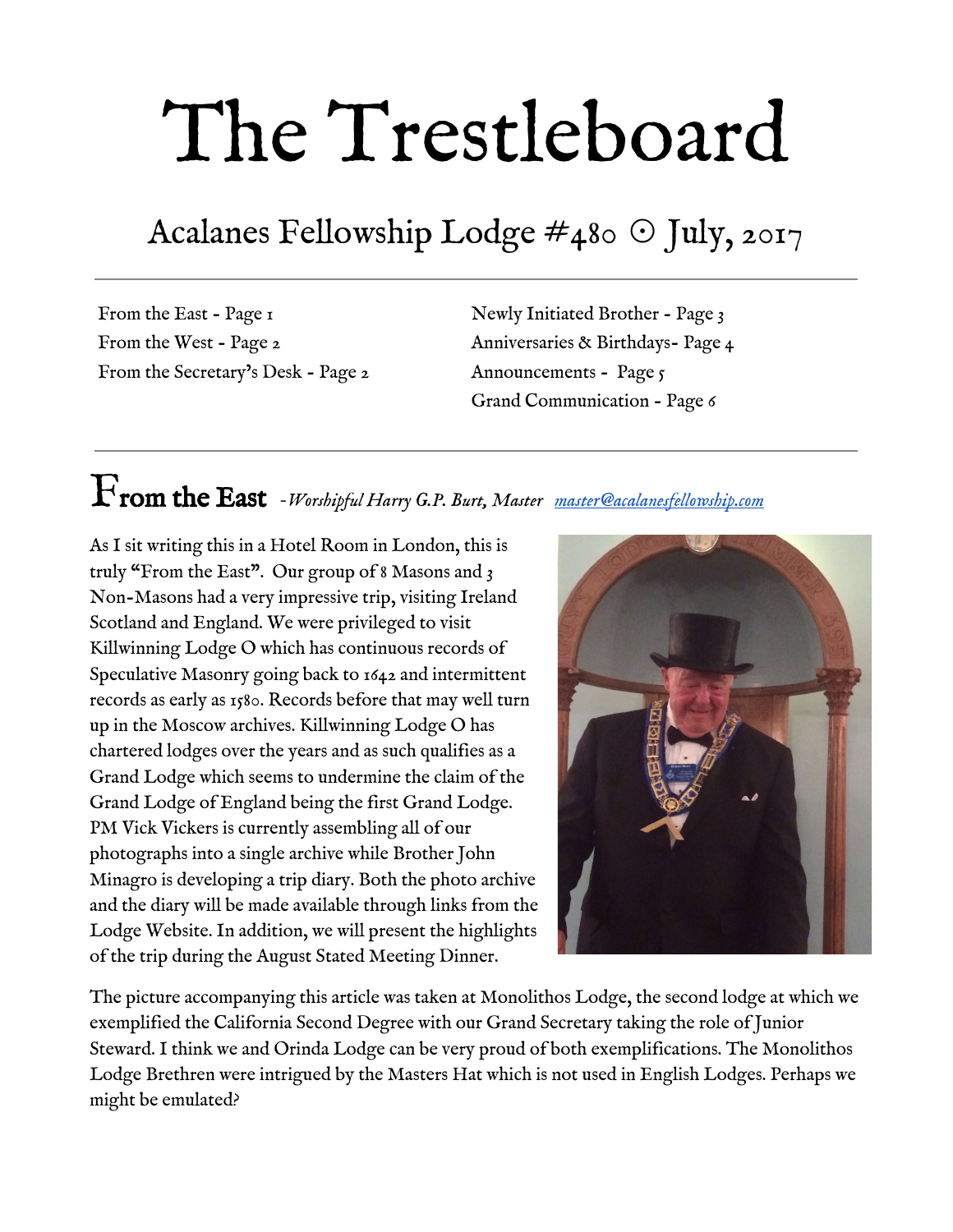

Three hundred years ago, foundations were laid that would inspire and unite generations of gentlemen—foundations that continue to be built on today. Important as ever, the Annual Communication serves as a way to unite us, both in spirit and purpose.

Annual Communication weekend, October 13-15, is an opportunity to recognize the accomplishments of your peers; to salute the grand master and welcome the new one. It's a time to honor the bonds we form between brothers. And, it's a time to make your voice heard – you will direct the future of the fraternity through your vote in our business sessions.

And during this 300th year of Freemasonry, it's different. It's your **once-in-a-lifetime** chance to reflect on the last 300 years as we look to the future. Don't miss your chance to celebrate—the past, the present, and the future.

#### 300th Anniversary Gala and Banquet

Toast to the 300th anniversary of Freemasonry during an unforgettable night at the 300th Anniversary Gala and Banquet, on Saturday evening. Held at the 110-year old Fairmont Hotel—a sparkling jewel atop Nob Hill—the night will reflect the enduring sophistication and revelry of San Francisco's golden era. Mix and mingle during cocktail hour before enjoying a lavish seated dinner, with awards and recognitions throughout the night.

Marking the culmination of a weekend steeped in tradition as well as centuries of shared dedication to freemasonry, the 300th Anniversary Gala and Banquet will be a once-in-a-lifetime celebration of the bonds of brotherhood, and will be a night you'll never forget. Space is limited—reserve your tickets today.

[More Details Here](https://freemason.org/memberCenter/public/annualCommunication.htm)